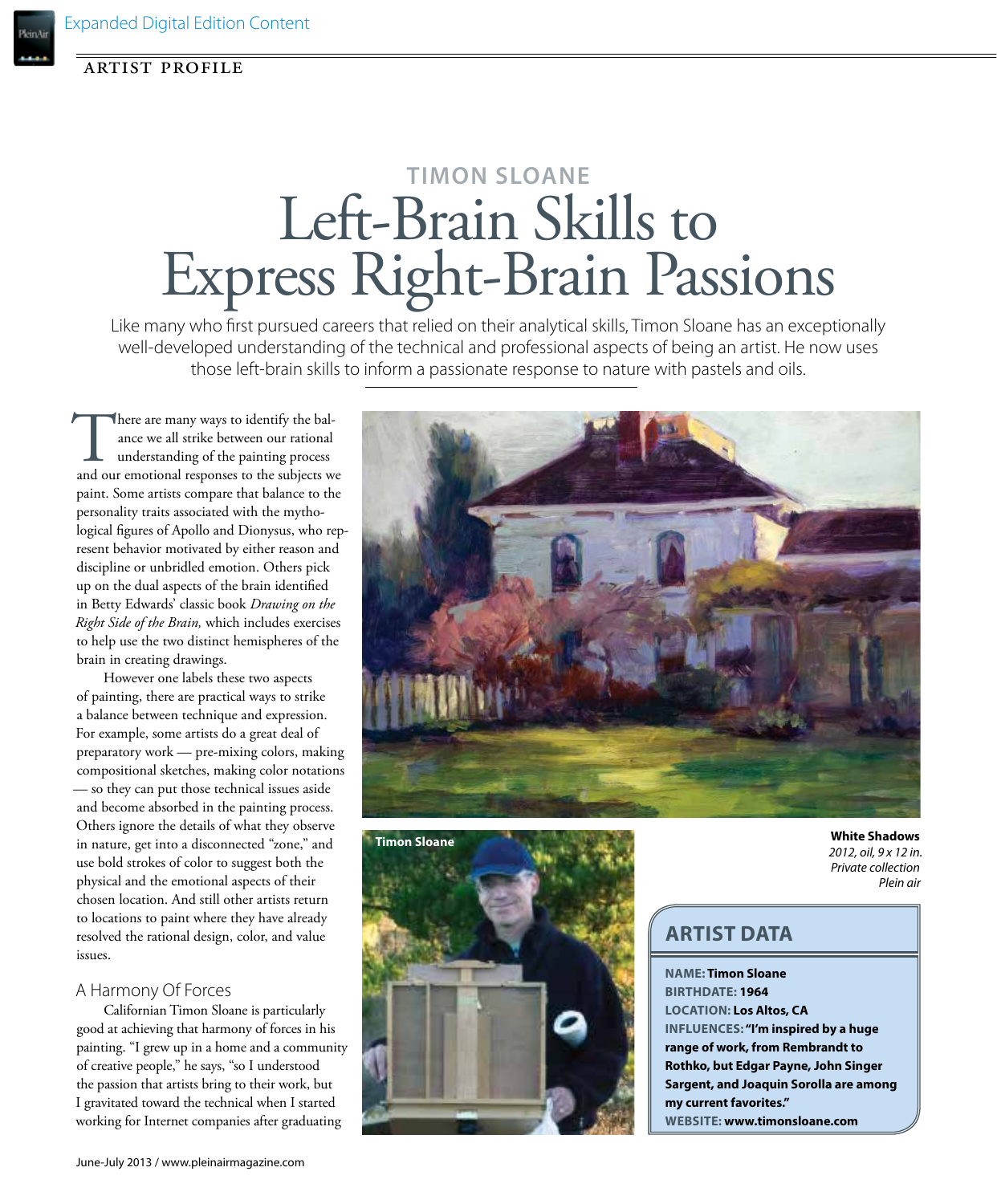from Rensselaer Polytechnic Institute in 1986. I always made art, even while working in Silicon Valley. Looking back, I realize that the creative right-brain expression was important for balanc ing all the left-brain work I was doing. Over time, art became a more important part of my life, and in 2008 I quit my job to pursue paint ing full-time.

"I made a trip to France when I was 16 years old, and in many ways my ideas about painting were fixed at the moment I stood directly in front of an Impressionist work and then backed away to see how the dabs of color coalesced into recognizable images. I loved see ing evidence of the artist's hand when I viewed the paintings up close, as well as the convincing illusion that can be created from a distance with the right balance of shapes, colors, and values in a painting."

At that moment, Sloane identified some of the greatest challenges in painting, things that can occupy an artist for a lifetime. Anyone can slavishly copy a photograph with paint, but the greater achievement is understanding the technical aspects of working with artists' colors and managing value and shape relationships while also sharing a unique emotional response to a subject.

Sloane recalls, "Years later, I found myself in the studio, painting a huge canvas with a tiny brush, and I stepped back suddenly and thought of that trip when I was 16, and I asked myself what I was doing. That realization led me to plein air painting in an attempt to force myself to paint looser, bolder, and faster."

## Piano Or Violin

After Sloane shifted the balance of his activities from Internet jobs to painting, he became adept at working on location with either pastels or oils. For a time, he would alternate between the two media. "I would pick up whichever kit was ready and loaded in my van," he says. "I'm perfectly comfortable work ing with either painting media, and sometimes it's interesting to do a study in one and a studio painting in the other. That opens up all sorts of possibilities.

"Painting with pastels is like playing the distinct keys of a piano, whereas using oil is comparable to playing a violin and creating sounds that blend in seamless transitions. One can play the same piece of music on two instru ments and the performance will be equally moving, yet markedly different. The same is



**Fog's Soft Embrace** *2011, pastel, 12 x 9 in. Private collection Plein air*

*(Below)* **Evening Warmth** *2012, oil, 8 x 12 in Collection the artist Plein air*

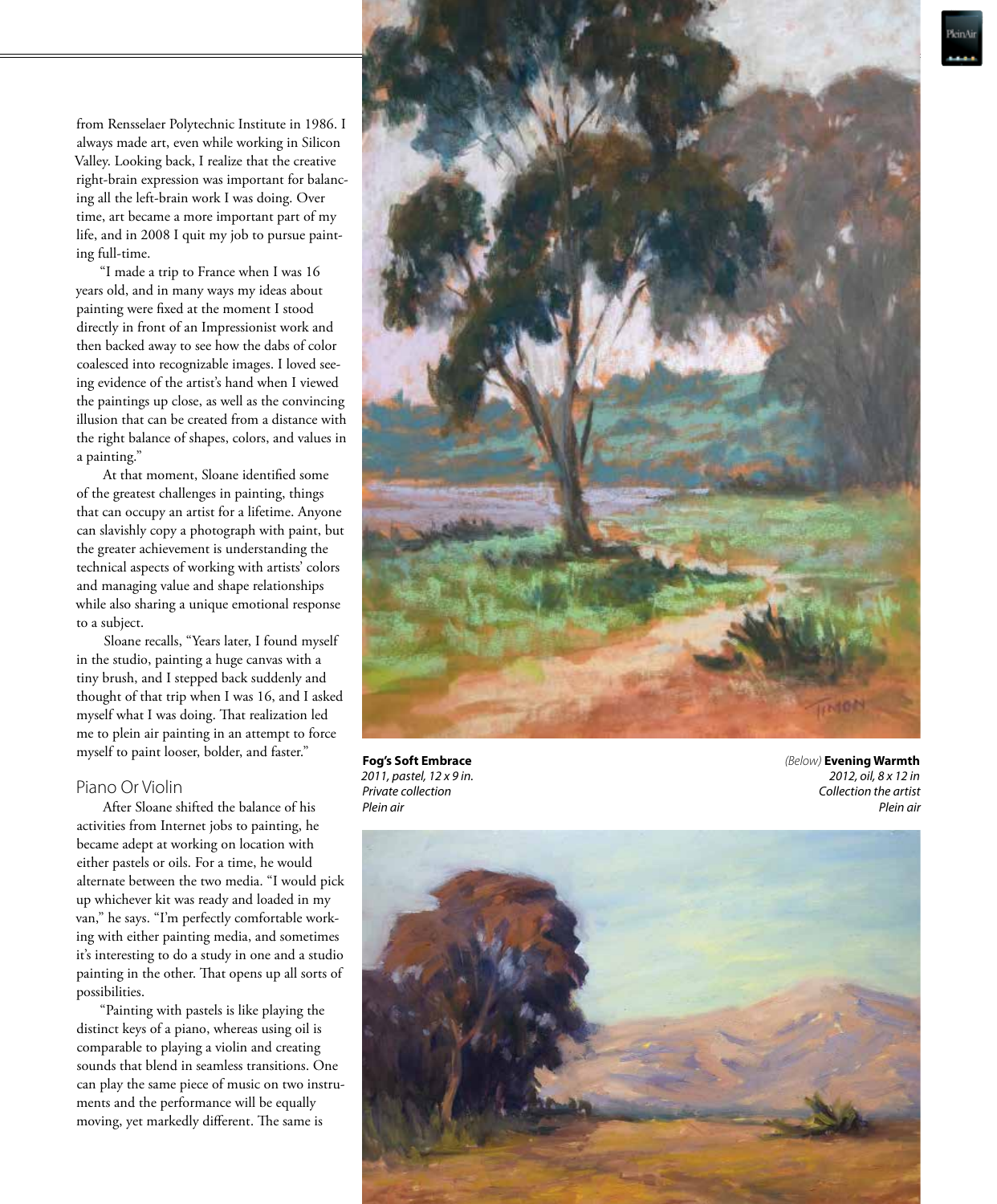

**Morning Contemplation** *2013, oil, 12 x 12 in. Collection the artist Studio*

*(Below)*  **Autumn in Wine Country** *2012, pastel, 8 x 10 in. Courtesy Gump's of San Francisco Studio*



true in painting. Each medium offers unique benefits for interpreting a subject. When my paintings are viewed from a distance, people often comment that they can't tell the difference between my pastels and my oils. Yet when one gets up close, the two media have distinctly different mark-making qualities."

Sloane goes on, "For the past year, I've been taking oils on location more often than pastels. Pastel is more immediate, and one has to deter mine the exact hue and value one needs. One of the big differences between working with the two media on location is the amount of supplies I need to carry with me. I may have as many as 400 sticks of pastel, but I can use as few as four tubes of oil colors.

"Whichever medium I was working with, for years I religiously did thumbnail sketches as a first step to determine a composition, and I still do that for larger studio works to avoid making costly mistakes. I now have enough experience working outdoors to envision the layout, composition, and the organization of el ements. I start painting by making a few marks with a thin, dark-valued color that establishes the basic composition, and then I start building up the layers of colors.

 "While the end result of painting in pastel or oil can look very similar from a distance, the palette of colors I use across the two media couldn't be more different. I carry about 300 to 400 pastels in my Heilmann box. For the oils, I work with a limited palette of ultramarine blue, a warm medium yellow, pyrrole red, cadmium yellow medium, and transparent red oxide. Lately, I've been experimenting with some alternatives. I usually add Liquin to the oil colors when I'm painting outdoors to control the viscosity of the paint, and thin the paints and clean up with Gamsol."

## Records & References

"I take hundreds of photographs of poten tial painting subjects and archive those on my computer in categories by location," Sloane says, "but I only use the photographs to jog my memory, and not as the primary source material for studio paintings. Photos can help by recording shapes that might have been simplified or eliminated when painting a small plein air piece, but even the best DSLR camera is a poor substitute for direct observation with one's eyes. It takes some experience to under stand how much the camera alters things and fails to capture the full range of a scene's value and color.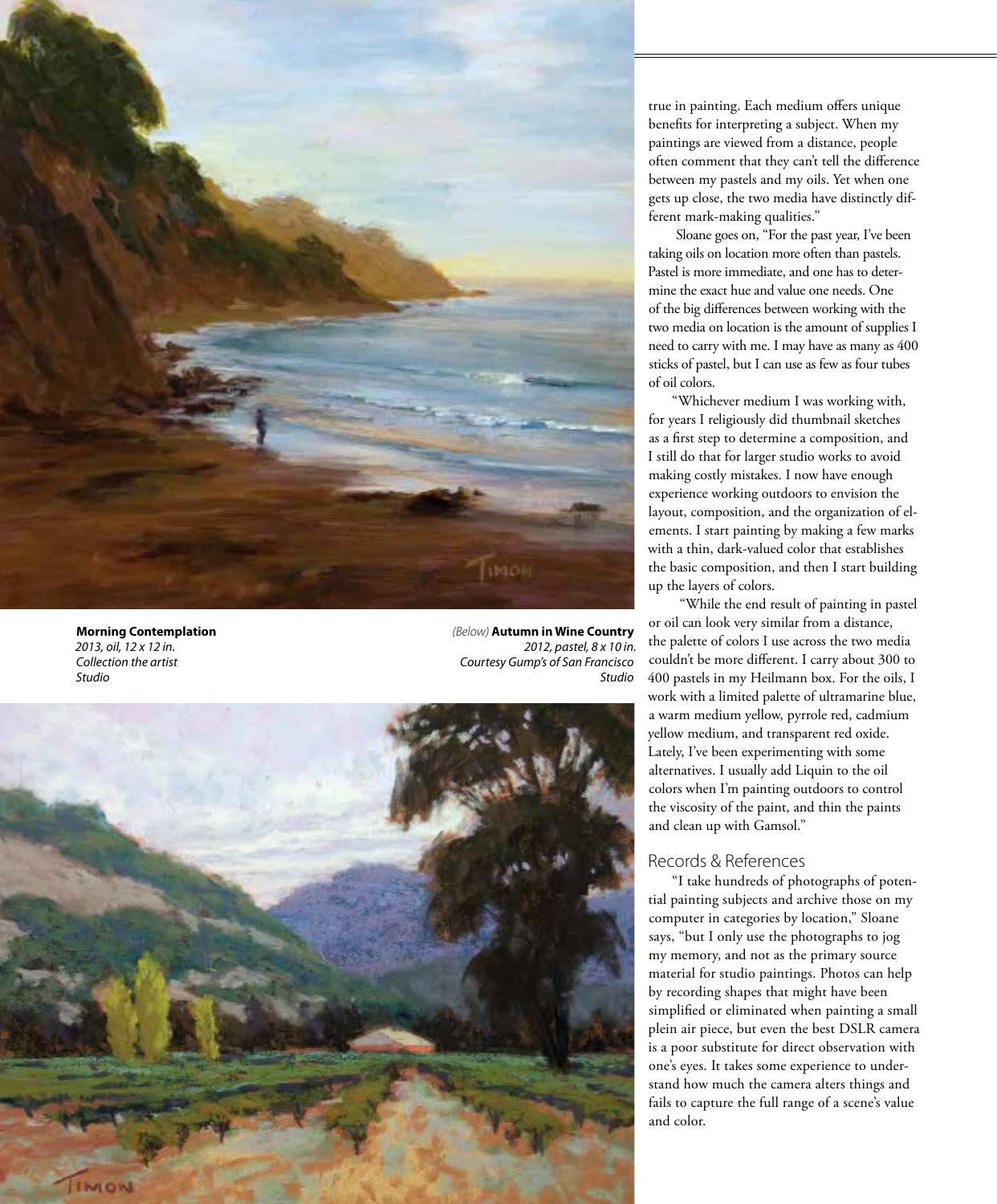.<br>PleinAir



**Low Tide Thrill** *2012, oil, 9 x 12 in. Collection the artist Plein air*



**Evening Approaches** *2012, pastel, 9 x 12 in. Private collection Plein air*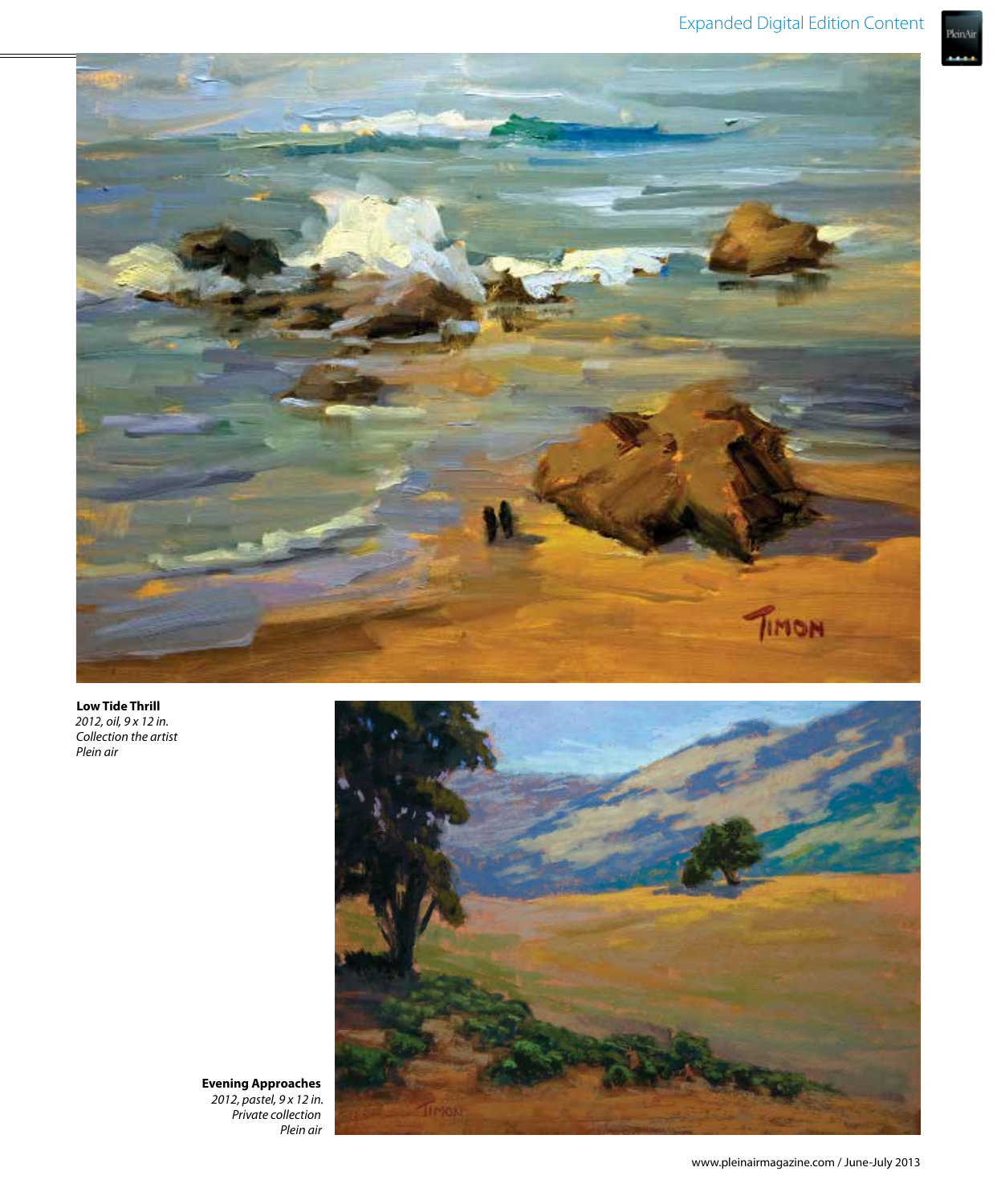

### **Pebble Beach Daybreak** *2013, oil, 12 x 18 in. Private collection Studio*

"The primary sources for my studio paintings are the pieces I do on location, and those are great springboards to an entirely new approach to each subject. I move things around, often adjusting the composition of shapes while using the studies for color and value reference. If one compared a location photograph, the plein air painting, and the studio piece, one might think they were each done at completely different locations. As I work on the studio paintings, I try to get closer to the emotion or experience of being at the place, and the paintings wind up getting further away from a literal replica of the location."

Sloane also archives photographs of paintings by historical and contemporary artists, including pictures of portraits and figurative compositions as well as landscapes. He says, "I'm constantly trying

to learn from other artists, and I study those pictures to be reminded of the range of possibilities and to better understand how they were painted — the colors and values, the brushwork, or the compositions — not to find solutions to specific challenges I am facing in my work.

"My current goal is to continue to straddle a line between realistic luminosity and loose impressionistic mark-making. My paintings are ready for frame only when they have a realistic sense of light from across the room, yet they de-compose once viewers work their way up to within inches of the surface. I've learned to enhance the impression of a painting's inner glow by controlling the value relationships within a painting. The key is to create subtle shifts in value and color temperature."

Surveying his recent work, Sloane concludes, "My work is growing, and I continue to set higher goals for myself. Growth gives me great satisfaction. I work ridiculous hours, doing over 300 paintings a year and pushing myself as hard as I can. I am most rewarded when another person treasures my work enough to buy it. I'm not motivated by ribbons and awards in competitions so much as by the unique connection that develops with a collector who responds to what I have painted."

M. Stephen Doherty is editor of *PleinAir* magazine.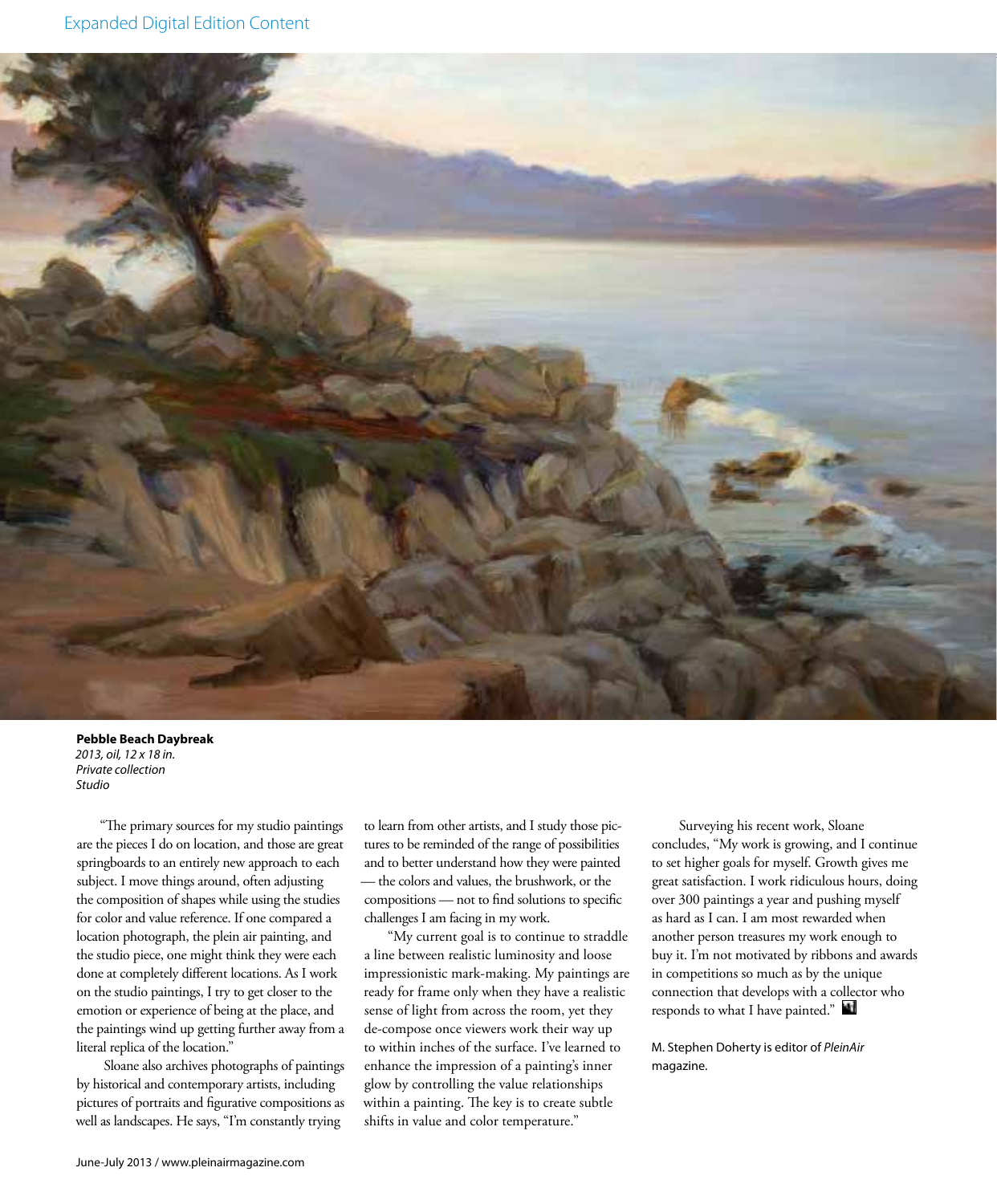.<br>PleinAir



**Coastal Break** *2012, oil, 12 x 12 in. Private collection Studio*



**Evening Surf** *2013, oil, 9 x 12 in. Collection the artist Plein air*